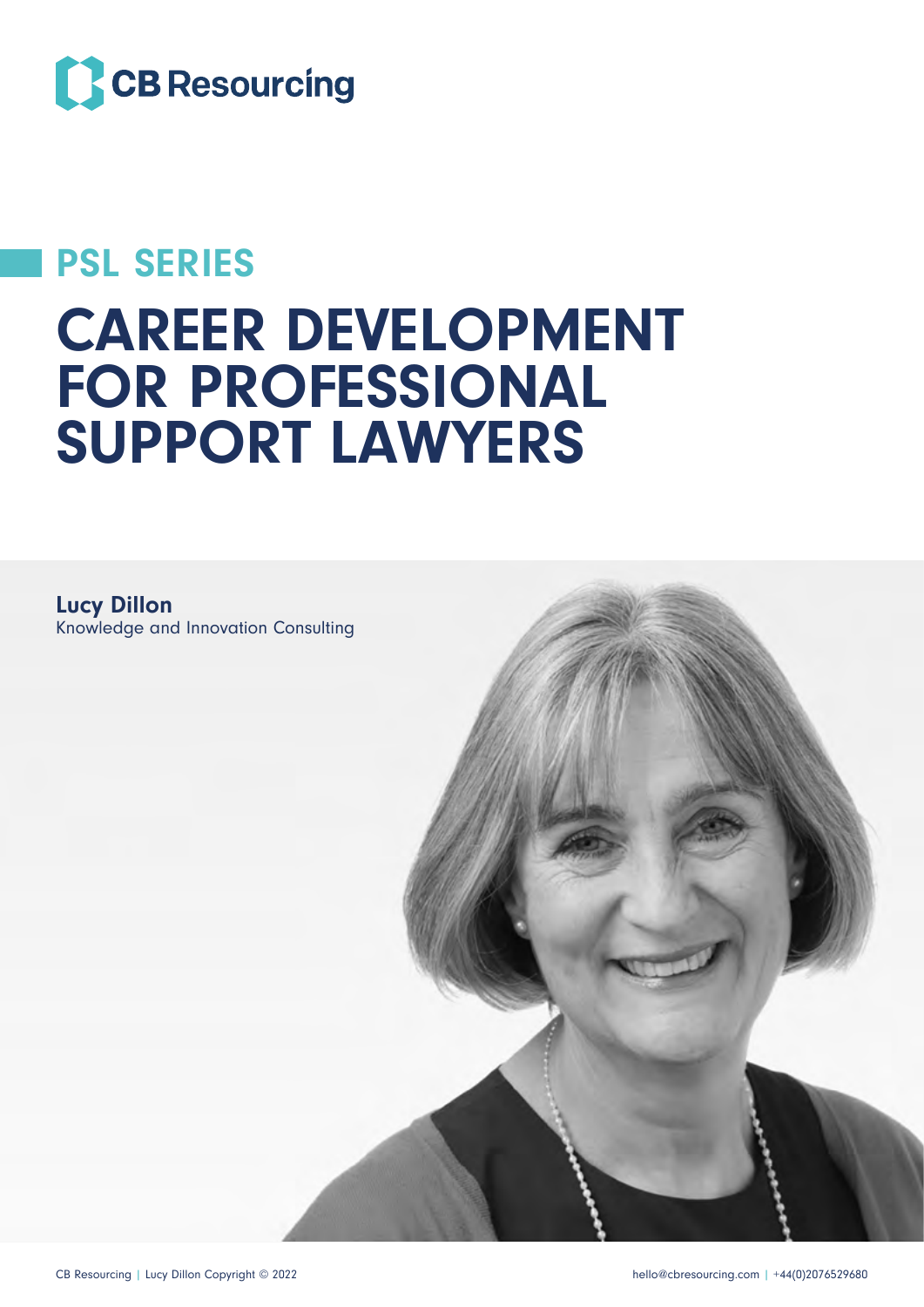

#### 1. INTRODUCTION

Professional Support Lawyers ("PSLs")<sup>1</sup> have been part of law firm operational delivery for 25 years. As this arm of the profession matured, some firms introduced a Career Development Framework ("CDF") for PSLs, but this is not yet widespread. This article outlines the benefits (and challenges) of having a CDF and an approach for designing a successful one<sup>2</sup>. It is aimed at law firm management, KM leaders and legal HR professionals.

### 2. WHY DEVELOP A CDF FOR YOUR PSLs?

My focus is on how PSLs add most value to your business (see my previous article: "Putting PSLs at the heart of your value proposition"[1]). A CDF is an opportunity to align one of your key resources with your longer-term objectives: a sustainable PSL function fit for strategic purpose.

A CDF defines the skills, activities, knowledge and attitudes required for success in role and should clearly link to the firm's business objectives. It clarifies expectations and offers stretch, progression and professional satisfaction.

The majority of your PSLs will be experienced lawyers who will have had a clear career path ahead of them. Becoming a PSL puts them in a hybrid role, combining legal and business services skills. They may be uncertain what success will look like, which does not sit well with a career professional. A CDF can address that concern whilst providing benchmarks of success that your firm values.

These are some of the reasons I have put in place a CDF for PSLs:

- It is a recruitment imperative: the better candidates will ask for one and your competitors will increasingly have one
- It helps with retention: an authentic, well-articulated CDF sets the conditions for a longer-term future with your firm
- It creates a set of clear, consistent standards for PSLs who undertake a variety of functions depending on the needs of their practice group
- Your existing PSLs may raise this at their next annual review meeting
- It offers an opportunity to change the name and internal perception of the value that PSLs deliver. In my opinion, the word support does reputational damage to these highly experienced individuals who are often leaders in their field.

<sup>1</sup> I have used the term Professional Support Lawyer throughout this article for consistency. However, as referenced in paragraph 2, I think the term is outdated and should be changed to reflect the dynamic role these professionals play. Examples of alternative titles are in my previous article, see footnote [i]

<sup>&</sup>lt;sup>2</sup> Note: this article does not address budgets or salary recommendations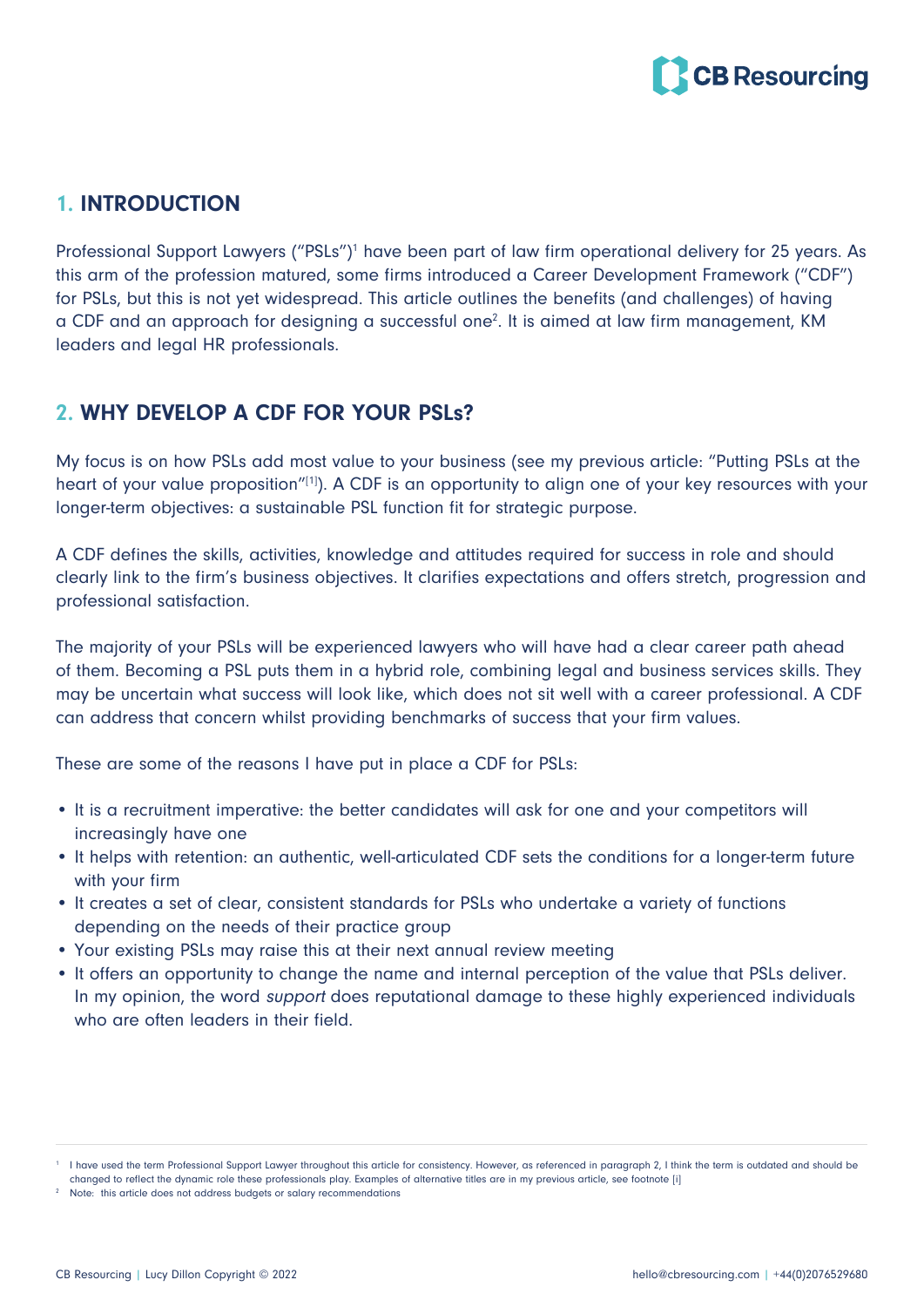

#### 3. PROPOSED APPROACH

I am often asked when the significant exercise described below should be undertaken. It is best practice to consider necessary skills and activities when you recruit your first PSL, and a light touch is recommended at this stage. In my experience, the more formal review outlined below is warranted for a team of over 10 PSLs.

I have helped a number of firms with their CDF using the following six-stage approach:

#### 1. Communication

As with all change projects, communication is essential at the beginning (even if you don't have all the answers), during and at the end. From the outset, those involved (leadership, line managers and PSLs themselves) need to understand the rationale for, and the benefits of, the proposed change.

#### 2. Identification of steering and focus groups

I suggest three groups: a) a small steering group to drive the project: a selection of PSLs and partners, and the leaders in KM & HR/L&D; b) a focus group of PSLs (imperative for credibility and authenticity) and c) a focus group of partners responsible for, or interested in, KM.

#### 3. Data collection to identify PSL best practice

Interview the PSL and KM partner focus groups separately:

- PSLs: discuss what they currently do and what they could do/want to do, as they will have unique perspectives and expectations
- KM partners: discuss future business needs, what they want their PSLs to do and what their expectations are for the role in the future

Comparing the results of the two interview sets is very enlightening and provides a powerful baseline.

#### 4. Build the framework

Note the following considerations:

- The CDF should be based on existing tasks. It should include stretch, but not be so aspirational that it bears little relation to the existing role and will lack buy-in
- It should combine elements of existing Lawyer and Business Services CDFs. Use the content of each to prepare a hybrid model reflecting the range of PSL work
- Each practice group will have different PSL requirements, so the framework should be flexible enough to reflect the skills and activities each group requires - see tables 1 and 2
- Provide a sense of career progression, by including levels and titles in your CDF, noting that these can create some tension (see "common challenges" in paragraph 4)
- You should address the promotion process. A strong option is to mirror your Lawyer promotion process, with appropriate accommodations (consider business case, an interview, a sponsor…)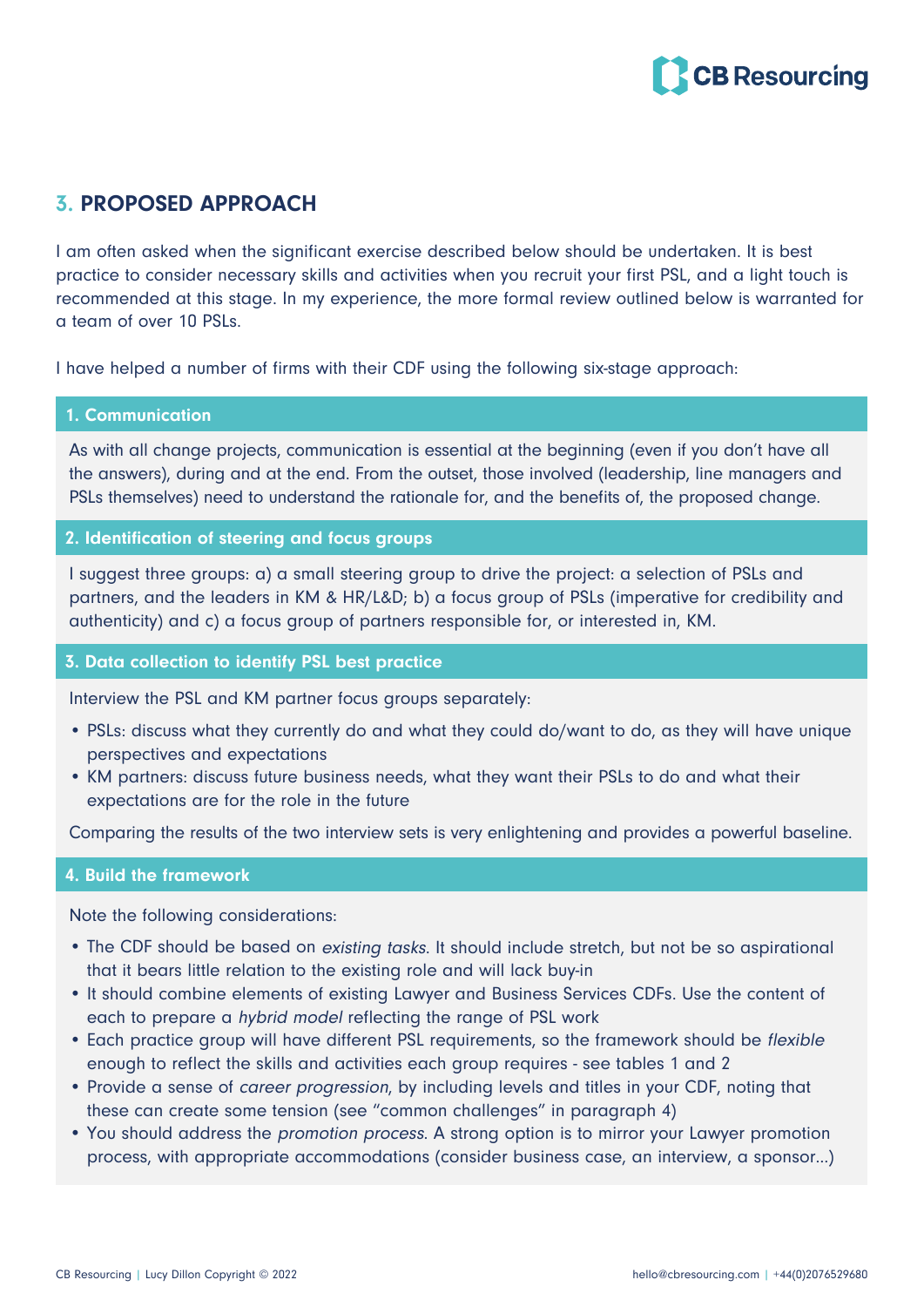

#### 5. More communication

The recommendations should have the support and buy-in of the KM partners before any further communication. Their role as champions will be key to bringing any concerned PSLs or partners on board and to achieving a successful implementation.

Present to senior management and work to gain their approval and support.

Any change is unsettling, so open communication with the PSLs will be crucial to get their acceptance and endorsement. The many positives of this move should be highlighted and any concerns addressed head-on.

#### 6. Implementation and continuous review

The CDF launch should be integrated into the firm's normal performance review timetable. It should be shared after an annual review for implementation over the coming year: don't measure your PSLs against a framework they have not had chance to work to.

Any CDF should be kept under continuous review. I recommend a review every 4-5 years or when other frameworks are refreshed, to keep them aligned.

#### 4. BENEFITS AND CHALLENGES

In addition to the benefits outlined in paragraph 2, I have seen these following the implementation of a CDF:

- The CDF will flush out the activities that provide the greatest benefit and will prompt consideration of alternative ways of meeting existing and future knowledge needs. A suitable prioritisation matrix (the "Blue Ocean Strategy") is outlined in my previous article [i]
- The data collection phase gives the KM partners (and in turn the wider partnership) a better understanding of the breadth of, and value delivered by, the PSL role. This leads to an enhanced internal profile for the team and greater top-level buy-in
- A clear outline of the PSL function will help differentiate it from other Business Services teams and define the interrelationship between them. For example, where does the PSL role end and the Business Development function start, and what activities are rightly shared?
- The articulation of PSL-specific skills and activities will highlight training needs. Solutions can be developed to support their career progression whilst delivering greater value to the business
- The review also provides an opportunity to clarify and standardise performance measures and reporting lines, which might be inconsistent across practice groups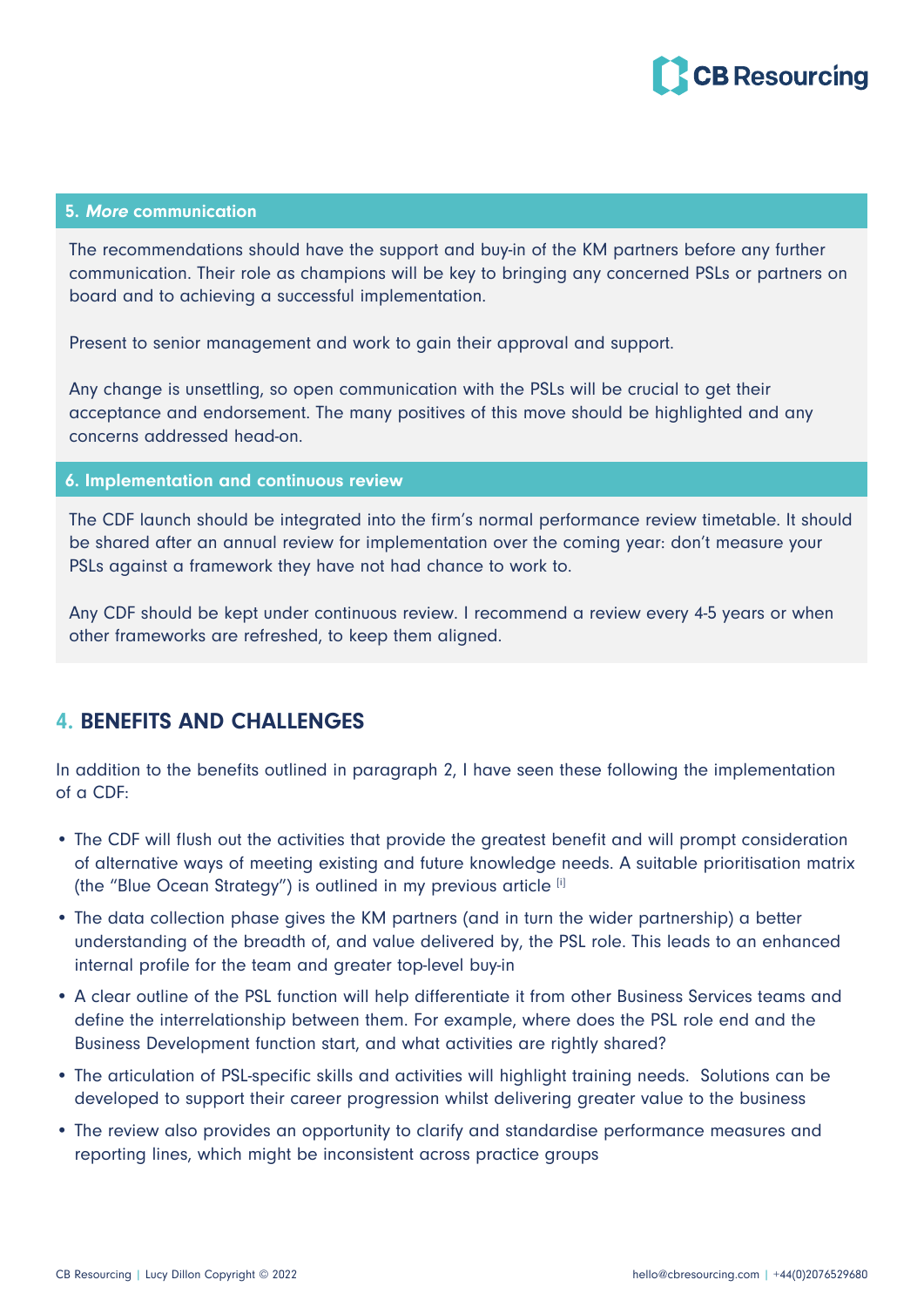

Common challenges include:

- PSLs can find the hybrid nature of their role difficult to navigate, particularly at the start: they are neither a client-facing lawyer nor a traditional member of Business Services. My view is that rather than being "less than", they should be seen as "more of": twice the citizen, having the unique perspective of viewing their practice group through this dual lens
- Many PSLs work part time and are sometimes concerned that a stretching CDF will be difficult to meet within their working schedule. I have found that this can be accommodated through an open conversation prioritising the elements of the role that will deliver the practice group's objectives
- Titles can be a source of tension. The PSL CDF should have a number of levels. I recommend no more than three. The titles work best when they mirror lawyer titles: Associate = PSL; Senior Associate = Principal PSL (I prefer principal to senior, as most PSLs qualify as senior); Counsel = PSL Counsel. An example of activity progression across the levels can be seen in table 3
- Promotion can be rare for PSLs, as flat structures are still common. Again, I suggest the promotion process mirrors the lawyer path, suitably adapted.
	- A light touch promotion process is usually sufficient for promotion from PSL to Principal PSL. In practice, the timing of step-up to Principal is easy to identify.
	- The promotion to Counsel requires more attention. It should map that of the other Counsel at the firm, so that these professionals are viewed by the partnership and by other Counsel as of equal gravitas and contributing equivalent value.
	- For example, to be considered for promotion to Counsel, in addition to being an exceptional PSL, the candidate should have a business area in which they excel: it could be managing a KM team, being the legal technical expert for their group, being skilled in business development and client relations, technology, innovation or business transformation. Again, this should be agreed with the leadership of the practice group to ensure that it meets their strategic needs.
	- Some firms have promoted PSLs to partner. This is often based on significant legal technical expertise or a prominent client facing role. In a recent move, Mishcon de Reya acknowledged the value delivered by their senior business services personnel (which includes their PSLs), by inviting them to join the partnership.<sup>[ii]</sup>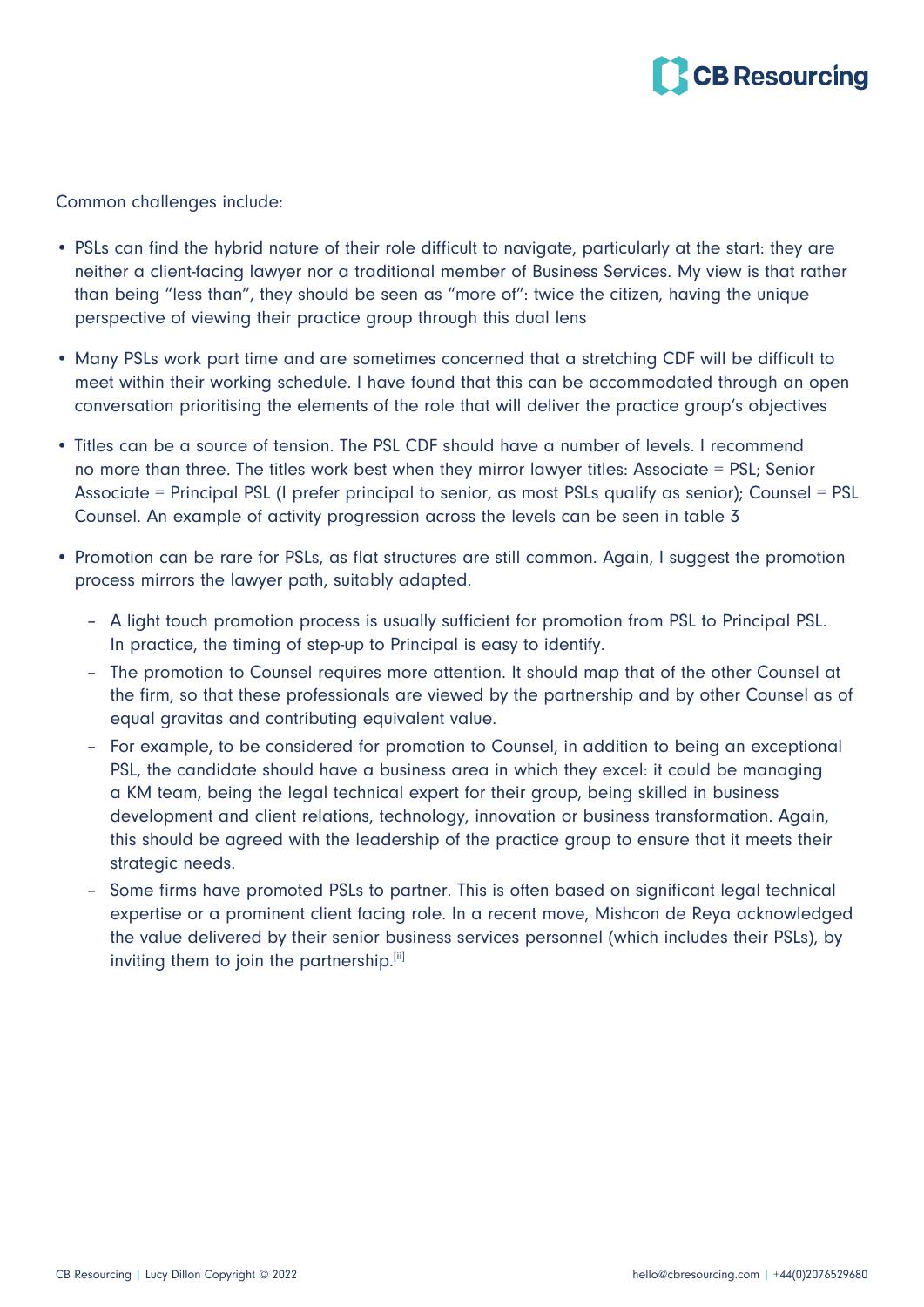

#### 5. WHAT NEXT?

This may seem like a lot of work for a small group of professionals. However, they are business multipliers, such that you should be doing all you can to retain and maximise their services. Developing a CDF will focus those involved on where the greatest impact lies and will reposition the PSL role to meet the strategic needs of individual practice groups and the firm.

The key to simplicity is to cherry pick and adapt your existing CDFs to reflect the PSL role. The key to success is to communicate the rationale and advantages to those impacted and the key to senior engagemen<sup>t</sup> is to outline the additional benefits that your more business-aligned PSL group will bring to firm's value proposition.

Lucy Dillon January 2022

Email: ldillonconsult@gmail.com Phone: +44 (0)7712 988 311 LinkedIn: linkedin.com/in/lucy-dillon-600389b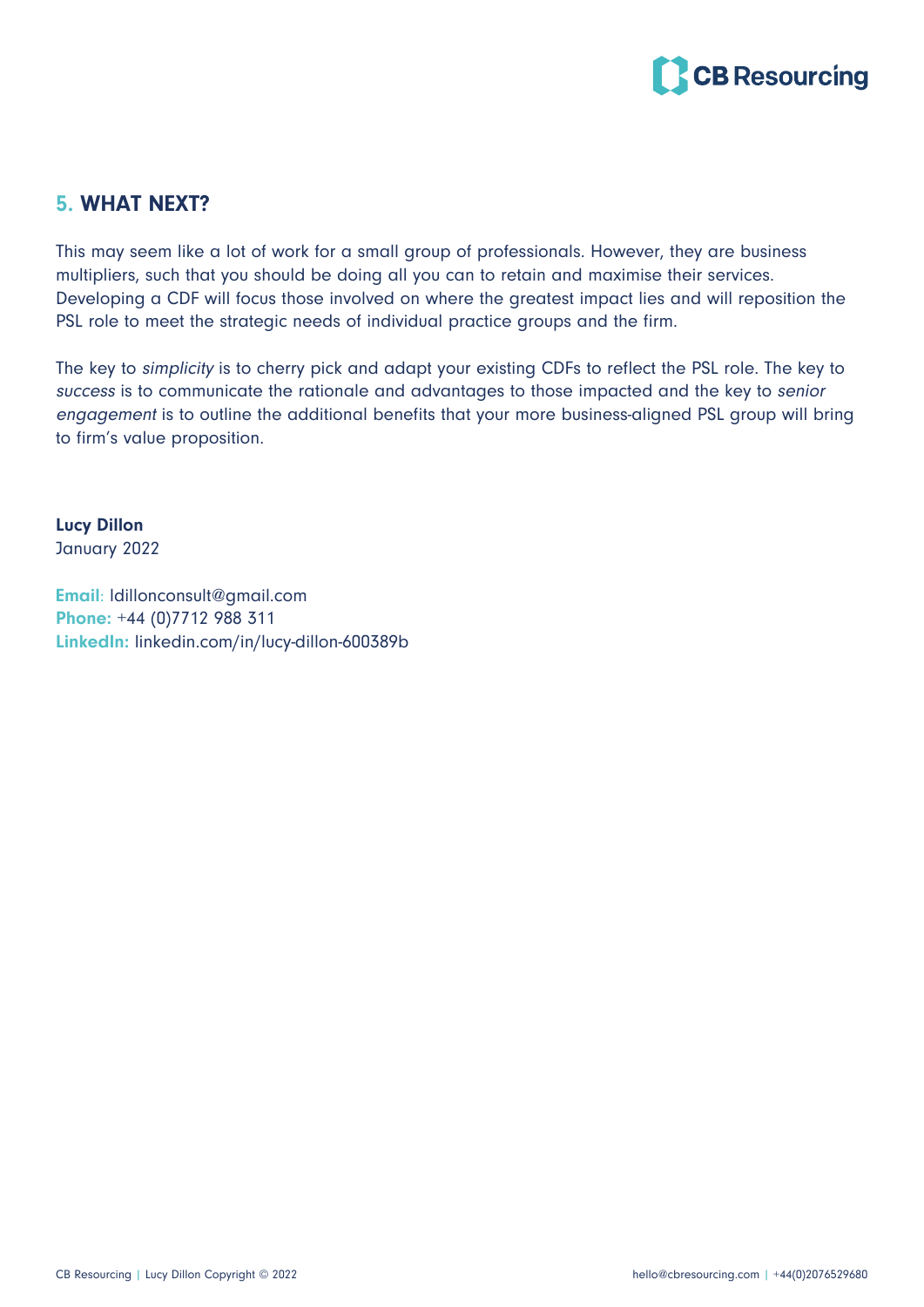

From PSL Impact and influence Leadership Resilience **Teamwork** Commercial judgement Communication skills **Drive** Intellectual rigour Innovative thinking and entrepreneurial outlook

To Counsel PSL

#### Table 1: Suggested skills for a PSL CDF Table 2: Suggested activities for a PSL CDF

#### Professional Excellence

- Precedents and guidance
- Legal technical queries
- Legal training

#### Client Service

- Revenue-generating legal products and solutions
- Client alerts, thought leadership and training
- Billable work

#### Innovation and improvement

- Innovative solutions assessment
- Cost-saving legal process improvement and automation
- Tech evangelism

#### **Management**

- Project management
- Risk mitigation
- Financial management

#### People

- Team management and leadership
- Mentor and support for juniors
- Networking, collegiality and collaboration